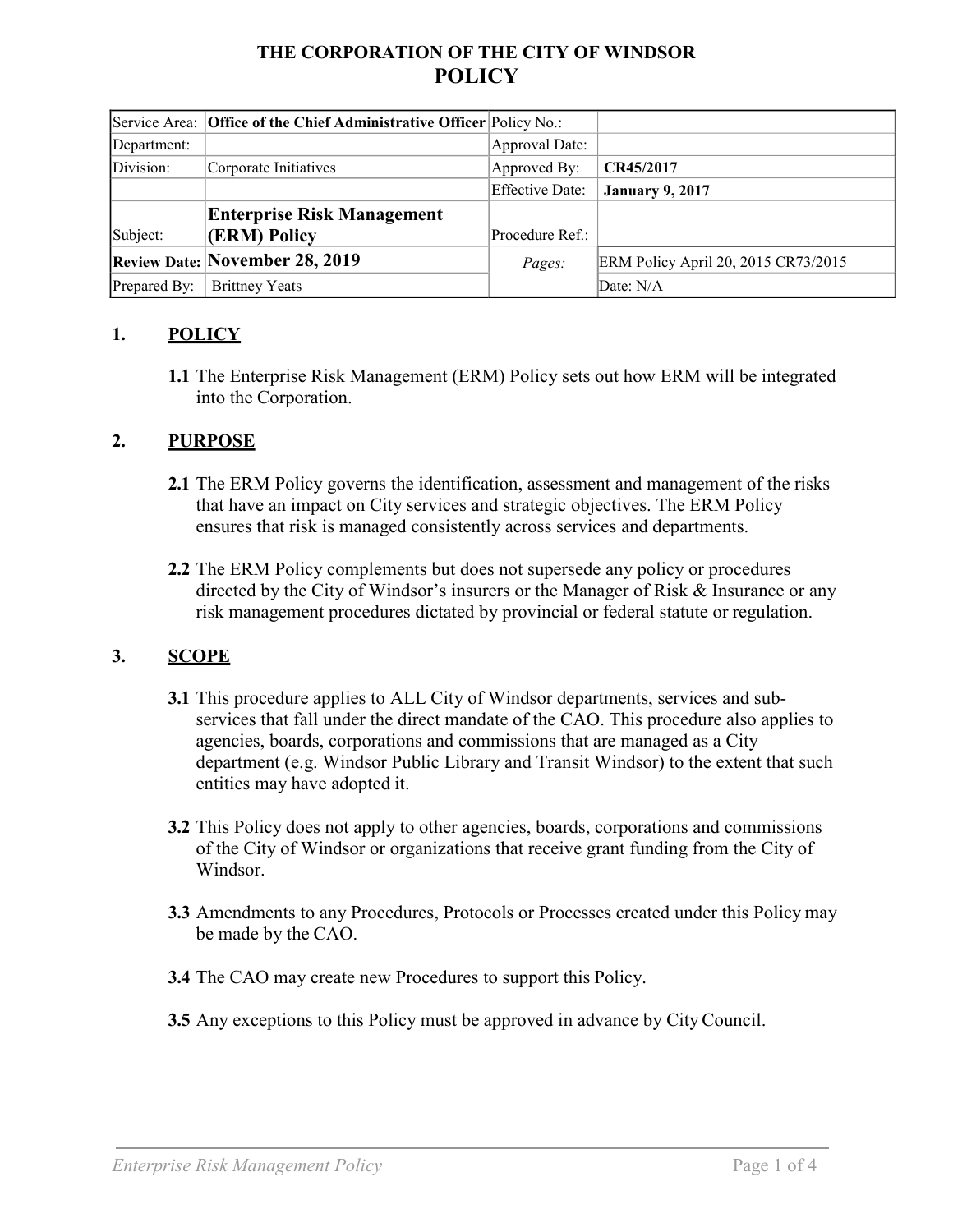### **4. RESPONSIBILITY**

- **4.1** The Mayor and City Council are responsible for:
	- Approving the ERM Policy;
	- Setting Corporate Risk Appetite;
	- Ensuring that the ERM Policy and ERM Framework are supported through approval of the appropriate allocation of resources;
	- Maintaining an awareness of risks to the Corporation's strategic objectives as identified by Administration.

**4.2** The Chief Administrative Officer is responsible for:

- Supporting and enforcing the Enterprise Risk Management Policy;
- Encouraging the advancement of a risk management culture;
- Ensuring risks are managed in a manner consistent with the ERM Framework and related Procedures;
- Providing regular updates to City Council regarding Enterprise Risks.

**4.3** The Corporate Leadership Team (ERM Governance Committee) are responsible for:

- Supporting the Enterprise Risk Management Policy;
- Encouraging the advancement of a risk management culture;
- Ensuring risks are managed in a manner consistent with the ERM Framework and related Procedures;
- Recommending appropriate resources levels to support the Enterprise Risk Management Policy.
- **4.4** The Executive Directors are responsible for:
	- Enforcing the ERM Policy in relation to their department(s) and services(s);
	- Ensuring risks are managed in a manner consistent with the ERM Framework, and related Procedures within their respective departments;

**4.5** The Manager of Corporate Initiatives is responsible for:

- Developing and providing training on this policy;
- Monitoring compliance with this policy and related procedures;
- Providing guidance for the advancement and support of ERM throughout the Corporation;
- Liaising with key stakeholders / areas within the Corporation that contribute to the management of risk;
- Reviewing this policy at least once every three years;
- Updating this policy as required.
- **4.6** Roles and responsibilities are further defined within related procedures and terms of reference documents.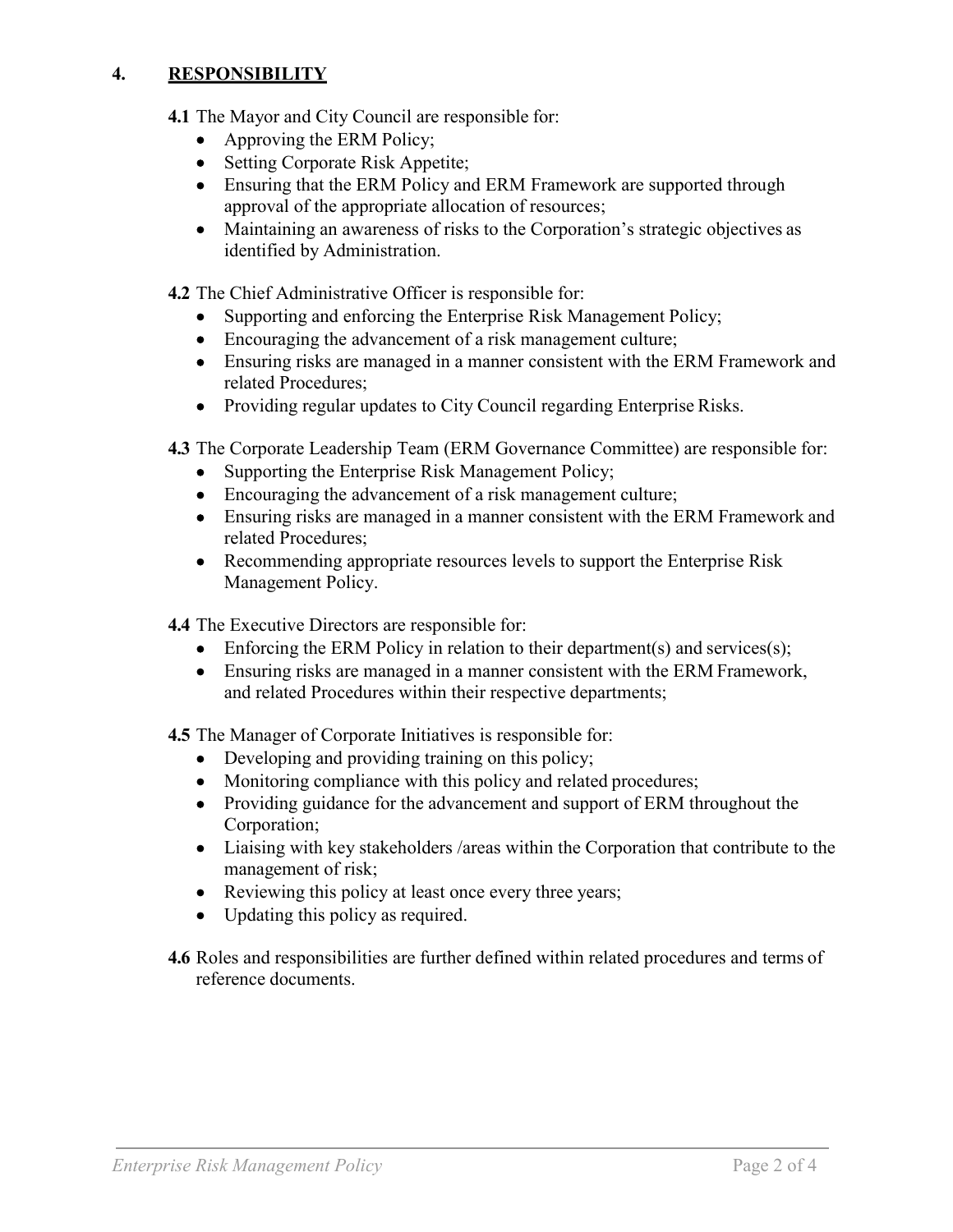#### **5. GOVERNING RULES AND REGULATIONS**

# **5.1 DEFINITIONS**

- **Risks -** the likelihood that there will be a positive or negative deviation from the expected objective. Risk is inherent in any business venture. Risks can be threats or opportunities and are measured by likelihood or probability of occurrence and the impact or consequences to people or property should they occur. Risks will be classified as low, moderate, significant or critical.
- **Enterprise Risk Management (ERM) -** the coordinated activities to direct and control risks within an organization. This includes assessing risks, communicating risks, assigning responsibility for risks, identifying mitigating strategies to avoid or reduce risk, planning risk response strategies for reacting when risk occurs and reviewing and improving risk management based on lessons learned from risk experience.
- **ERM Framework** the suite of policies, procedures, tools and training that support Enterprise Risk Management within the Corporation.

The ERM Framework includes the ERM policy, ERM Assessments and supporting procedures, the Council Report Writing Guide with respect to the risk section of Council Reports, the evaluation and results from the Levels of Service & Risk assessment as directed by the Senior Manager of Asset Planning, the insurance policy or policies carried by the Corporation, the policies and procedures directed by the Manager of Risk and Insurance with respect to insurance risk management and the avoidance of loss or damage to people or property, health and safety policies and procedures as directed by the Executive Director of Human Resources and any other policies, procedures and/or tools implemented by Council or Administration to manage risk.

- **Risk Register**  a list of risks and all information for each risk (e.g. risk level, risk owner, mitigation strategies etc.).
- **Risk Appetite**  the general amount of risk the Corporation is willing to accept, which has an influence on how risks are assessed and treated. Knowing the Risk Appetite assists the Corporation in developing risk mitigation and risk response strategies appropriate to the Corporation's needs.
- **Insurance Risk Management**  a component of Enterprise Risk Management where the purchase and management of insurance is used to transfer the risk to a  $3<sup>rd</sup>$  party. Insurance Risk Management is managed by the Risk and Insurance division.
- **Service** the delivery of an output or benefit to a client as defined in the Inventory of Programs and Services of the Corporation of the City of Windsor.
- **Enterprise Risks -** broad risk categories that affect the entire Corporation. Enterprise risks are often strategic in nature.